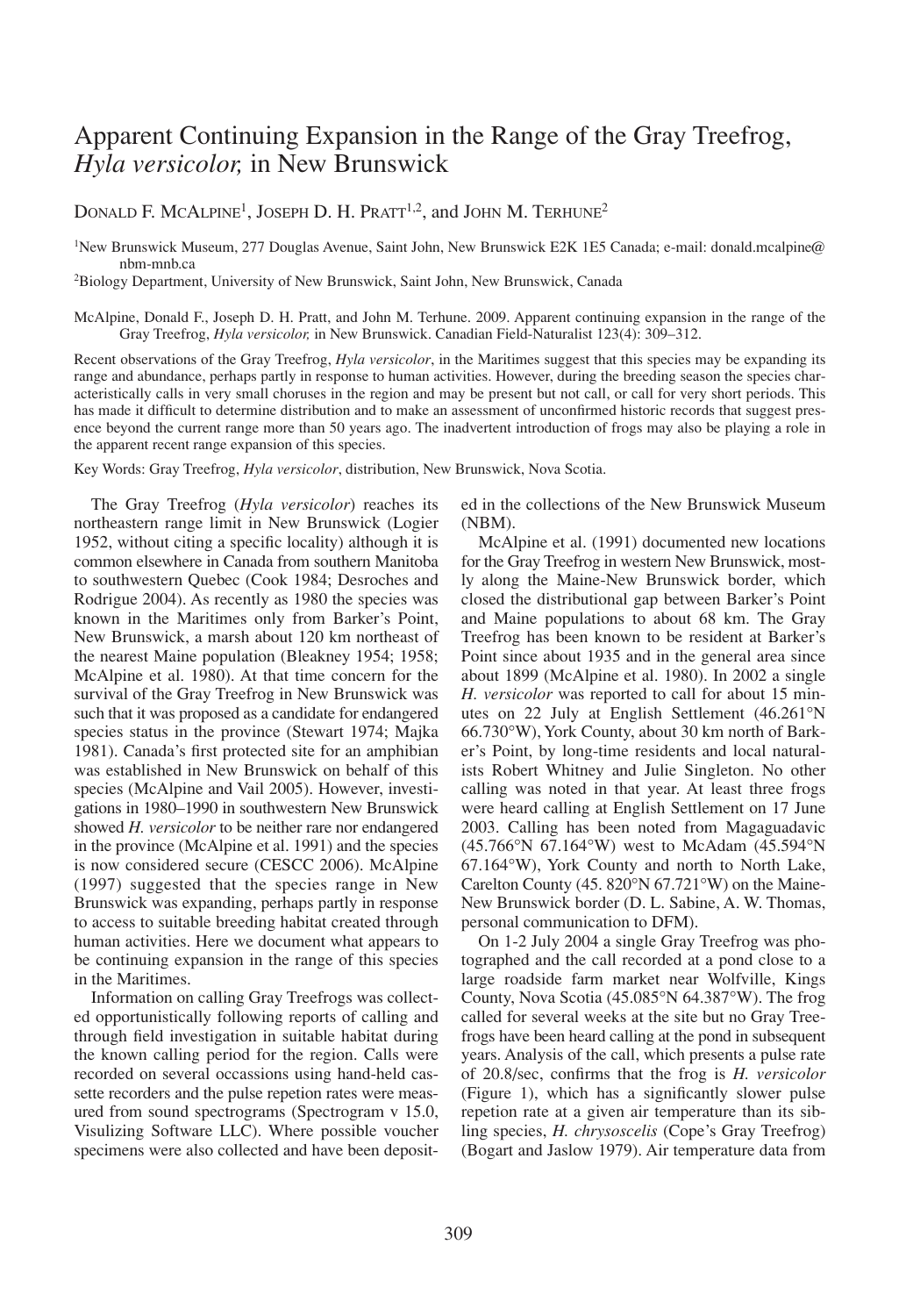

FIGURE 1. Sound spectrogram showing two trills of *Hyla versicolor* (analyzing bandwidth of 86.1 Hz). Recording was made 2 July 2004 at Wolfville, Nova Scotia.

the Environment Canada Hourly Data Report (www. climate.weatheroffice.ec.gc.ca) recorded at the nearby Kentville weather station suggests air temperature at the calling site was in the low  $20s^{\circ}C$  the night the recording was made.

On 25-26 June 2005 Roy LaPointe recorded a single Gray Treefrog calling at about 2130 hrs at a recorded air temperature of 23°C at St. Jacques (47.416°N 68.383°W.), a community near Edmunston, Madawaska County, New Brunswick. Analysis of the call, showing a pulse rate of 25.0/sec (Figure 2), demonstrates that the species is also *H. versicolor*. The frog was calling from hardwood trees surrounding a wetland area created in waste land adjacent to the Trans-Canada Highway. DFM and others visited the site on 26 June 2008. Weather data suggests that air temperature was several degrees warmer than in 2005 but no Gray Treefrogs were calling. Other apparently suitable wetlands in the area were also visited that night without success.

On 2 July 2008 DFM and JDHP visited Minto, Queens County, New Brunswick following reports of calls believed to be those of *H. versicolor* heard between 7 June and 1 July 2008. Small choruses were confirmed at two sites and voucher specimens collected (NBM 8852, 8853). Sites were typical wetlands for the species in the province. Fewer than 10 frogs were calling from a Beaver pond off a meander in Newcastle Stream (46.074°N 66.067°W) and two frogs were calling from a small roadside pond (46.084°N 66.029°W) created through excavation about 3 km northeast of the Beaver pond. No Gray Treefrogs were heard calling on previous trips to these sites by DFM on 9 and 14 June 2008, although a strong chorus was calling in light rain on the first evening at the longknown Barker's Point site, about 50 km southwest. Figure 3A plots the distribution of historic and new Gray Treefrog records reported and discussed here.

The observations above support earlier suggestions that the distribution and abundance of this species at



FIGURE 2. Sound spectrogram showing two trills of a *Hyla versicolor* (analyzing bandwidth of 21.5 Hz). Recording was made 26 June 2005 at St. Jacques, New Brunswick. Accompanying down-sweeps are Redwinged Blackbird calls (*Agelaius phoeniceus*); traffic noise occupies the 0-2 kHz range.

the margin of its northeastern range (see Figure 3B) may be enhanced by human activities. Calling sites typically occur where small-medium size wetlands have been created through road construction or the removal of the overburden. Association with Beaver ponds is also common. Documenting the species presence through calling has often been opportunistic as it has proven difficult to predict when or if small choruses will be calling during the breeding season. Ritke et al. (1992) found that climatic conditions alone are not responsible for inititiating breeding activity in the closely related *H. chrysoscelis* but suggested that the presence of gravid females may be important. Although *H. versicolor* is cryptic, it is tempting to believe it is unlikely to have been overlooked previously over such a wide range in New Brunswick, especially given the frequency with which reports are now being received. Nonetheless, the recent "redicovery" of *Pseudacris brimleyi* (Brimley's Chorus Frog) on the 80, 267 ha Savannah River Site, Georgia, after more than 50 years of relatively intense herpetological study (Luhring 2008), emphasizes how difficult it can be to detect the presence of some species and to pronounce on species presence, absence, or range expansion.

The St. Jacque record lends credence to unsupported 1947 and 1955 reports for three *H. versicolor* caught in insect light traps near Third Lake, Madawaska County, a site about 45 km north of the St. Jacques (see McAlpine et al. 1980, Figure 3A). St. Jacques falls within several narrow extentions of the federally established Saint John River Valley Ecoregion that follow river valleys in northern New Brunswick. Although Third Lake is in a different ecoregion (Northern New Brunswick Uplands), seasonal temperature and rainfall regimes for the two regions are very similar (Ecosystem Stratification Working Group 1995). The somewhat different provincial land classification system for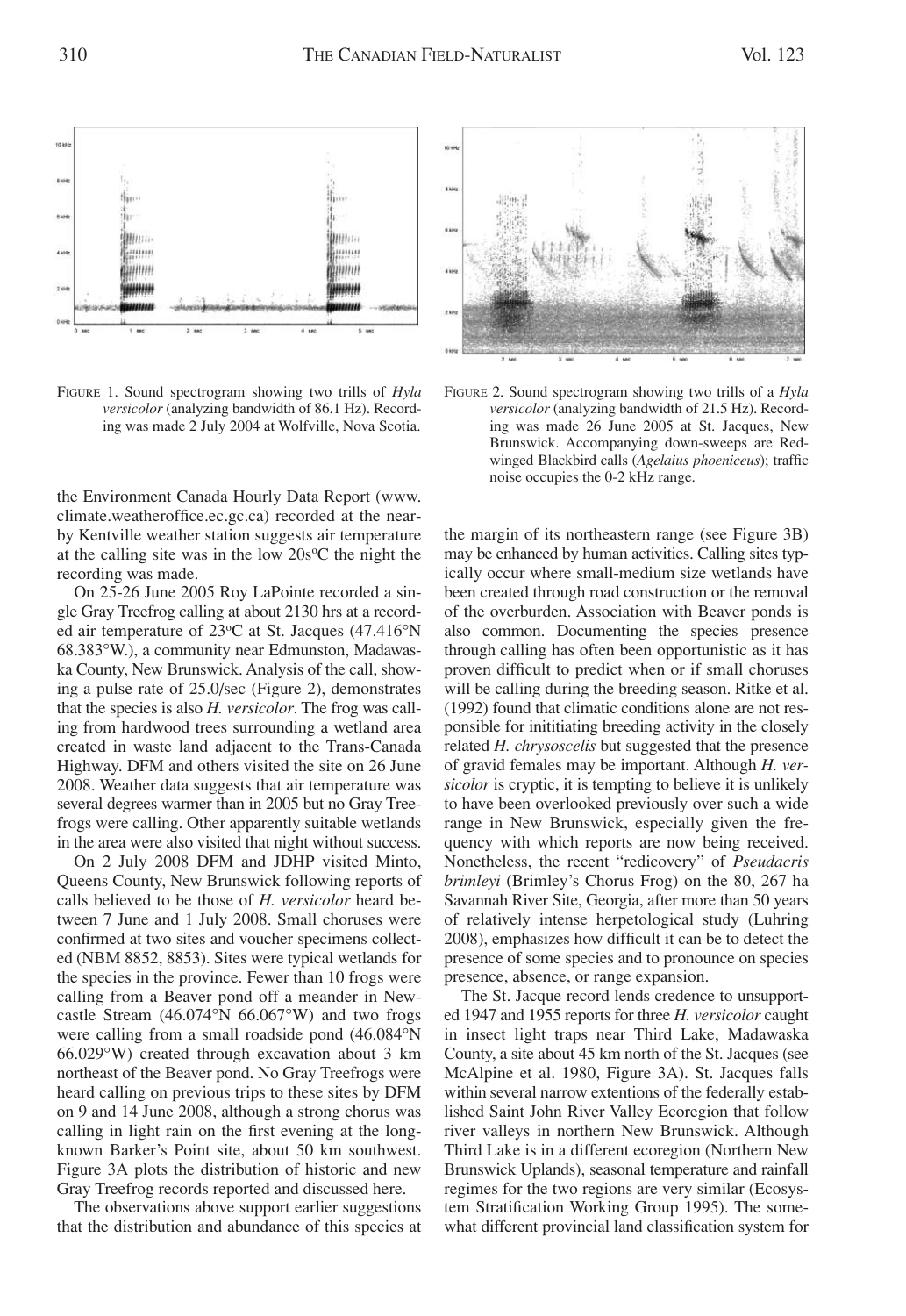

FIGURE 3(A). Historic and current reports of the Gray Treefrog in the Maritimes showing expanding understanding of range. Dots indicate confirmed occurrences; lines enclose estimated range. Approximate year at which presence was first demonstrated is also shown; (B). Inset, modified after Elliott et al. (2009) Shows North American range for the Gray Tree Frog with current distribution in the Maritimes incorporated. The isolated Nova Scotia report is not included.

New Brunswick reflects this in that both these sites are encompassed by Madawaska Ecodistrict 3-1 (Zelazny 2007). Given the sproadic nature of calling in this species at the northern edge of its range, it is worth noting that observers at Third Lake specifically noted that they had never heard the species calling in 1947 or 1955. However, past confusion with the abundant and widespread Spring Peeper (*Pseudacris crucifer*), make it difficult to assess the reliability of historic reports that are unsupported by specimens (Majka 1974).

It is likely that the Gray Treefrog recorded in Wolfville is an introduction, perhaps inadvertent. Although recorded for the province by Jones (1865) on the basis of a single second-hand report, and later by McKay (1896), the presence of this species in Nova Scotia has been discounted (Bleakney 1958; Gilhen 1984). The Wolfville site is along a secondary, but heavily travelled, highway and receives significant tourist traffic. The market farm where the frog was recorded is equipped with greenhouses that receive plant shipments from the eastern United States, a nature trail, and some exotic species are kept in a small petting zoo. Nonetheless, given the possible range expansion underway in adjacent New Brunswick, the often small choruses that characterize this species here, and that frogs may be present but may call infrequently, or perhaps not at all in some years, this occurrence in Nova Scotia is noteworthy. The inadvertent movement of *H. versicolor* on shipped plant material, logging trucks, and by other means should not be overlooked as a mechanism in what may be this species on-going dispersal in the region.

## **Acknowledgments**

We thank Elizabeth Mills and Stuart Tingley for ensuring reports of suspected Gray Treefrog calling in Minto were reported to us and for guiding us to sites. Harold Forsyth and Roy Lapointe graciously provided information and access to calls they had recorded. Dwayne Sabine, Julie Singleton, Tony Thomas and Robert Whitney also shared information with us. Vicky Lentz graciously provided accommodation in Edmunston during field work in the area and helped direct us to several wetlands. We also thank Amber McAlpine, Jordon Quan, XuanYang, Katelynne Vanderbrock, and Karen Vanderwolf for field assistance. Two reviewers provided very useful comments.

## **Literature Cited**

- **Bleakney, J. S.** 1954. Range extensions of amphibians in eastern Canada. Canadian Field-Naturalist 68: 165-1716
- **Bleakney, J. S.** 1958. A zoogeographical study of the amphibians and reptiles of eastern Canada. National Museums of Canada Bulletin 155: 1-119.
- **Bogart, J. P.,** and **A. P. Jaslow.** 1979. Distribution and call parameters of *Hyla chrysoscelis* and *Hyla versicolor* in Michigan. Royal Ontario Museum Life Science Contributions 117: 1-13.
- **Cook, F. R.** 1984. Introduction to Canadian Amphibians and Reptiles. National Museum of Natural Sciences, Ottawa. 200 pages.
- **Desroches, J. F.,** et **D. Rodrigue.** 2004. Amphibiens et reptiles du Québec et des Maritimes. Éditions Michel Quintin, Waterloo, Québec. 288 pages.